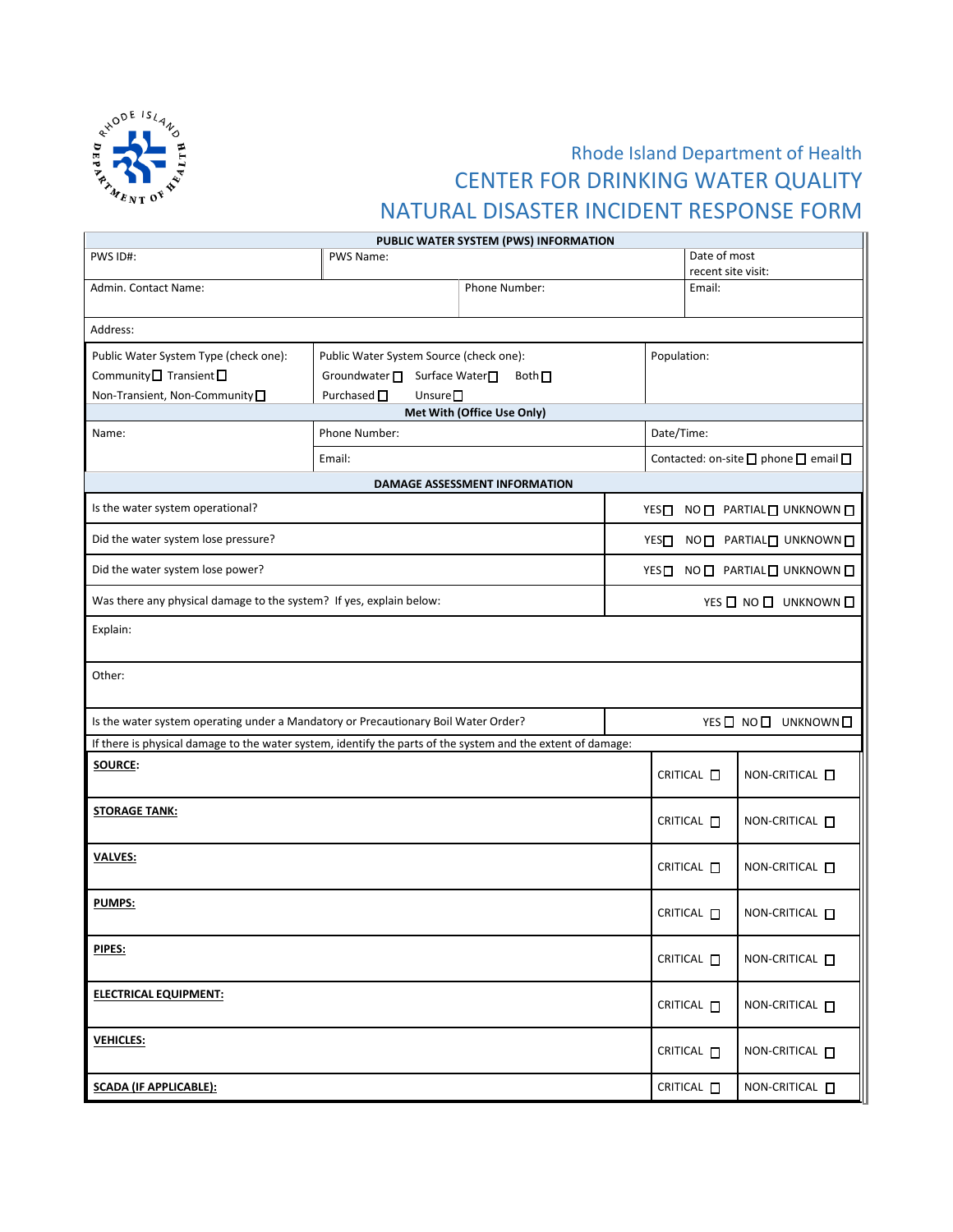| DAMS (IF APPLICABLE):                                                                       |                             |                                  | NON-CRITICAL $\square$                     |  |  |
|---------------------------------------------------------------------------------------------|-----------------------------|----------------------------------|--------------------------------------------|--|--|
| OTHER:                                                                                      |                             |                                  | NON-CRITICAL <b>D</b>                      |  |  |
| Critical Customers (Hospitals, Industries, Emergency Response Facility, etc.):              |                             |                                  |                                            |  |  |
| 1.                                                                                          |                             |                                  | YES $\Box$ NO $\Box$                       |  |  |
| 2.                                                                                          |                             |                                  | YES ON O                                   |  |  |
| 3.                                                                                          |                             |                                  | YES $\Box$ NO $\Box$                       |  |  |
| 4.                                                                                          |                             |                                  | $YES$ $\Box$ NO $\Box$                     |  |  |
| 5.                                                                                          |                             |                                  | YES $\Box$ NO $\Box$                       |  |  |
|                                                                                             | <b>OPERATOR INFORMATION</b> |                                  |                                            |  |  |
|                                                                                             | (if applicable)             |                                  |                                            |  |  |
| CATEGORY                                                                                    | NORMAL STAFFING LEVELS      | <b>CURRENT STAFFING LEVELS</b>   |                                            |  |  |
| Certified Operator                                                                          |                             |                                  |                                            |  |  |
| Non-Certified Operator                                                                      |                             |                                  |                                            |  |  |
| Administrative                                                                              |                             |                                  |                                            |  |  |
| <b>Information Technology</b>                                                               |                             |                                  |                                            |  |  |
| <b>GENERATOR</b>                                                                            |                             |                                  |                                            |  |  |
| Does the system have an emergency generator?                                                |                             | YES□ NO□<br>UNKNOWN <sup>I</sup> |                                            |  |  |
| Does the generator power the entire system? If not, please explain below:                   |                             |                                  | YES NON PARTIAL NUNKNOWN                   |  |  |
| Is the generator pad mounted or portable?                                                   |                             |                                  | PORTABLE $\square$<br>PAD MOUNTED <b>D</b> |  |  |
| Automatic switch or manual start                                                            |                             |                                  | AUTOMATIC<br>MANUAL <sup>D</sup>           |  |  |
| Fuel type/storage capacity/number of days of supply:<br>How long do you run each generator? |                             |                                  |                                            |  |  |
|                                                                                             |                             |                                  |                                            |  |  |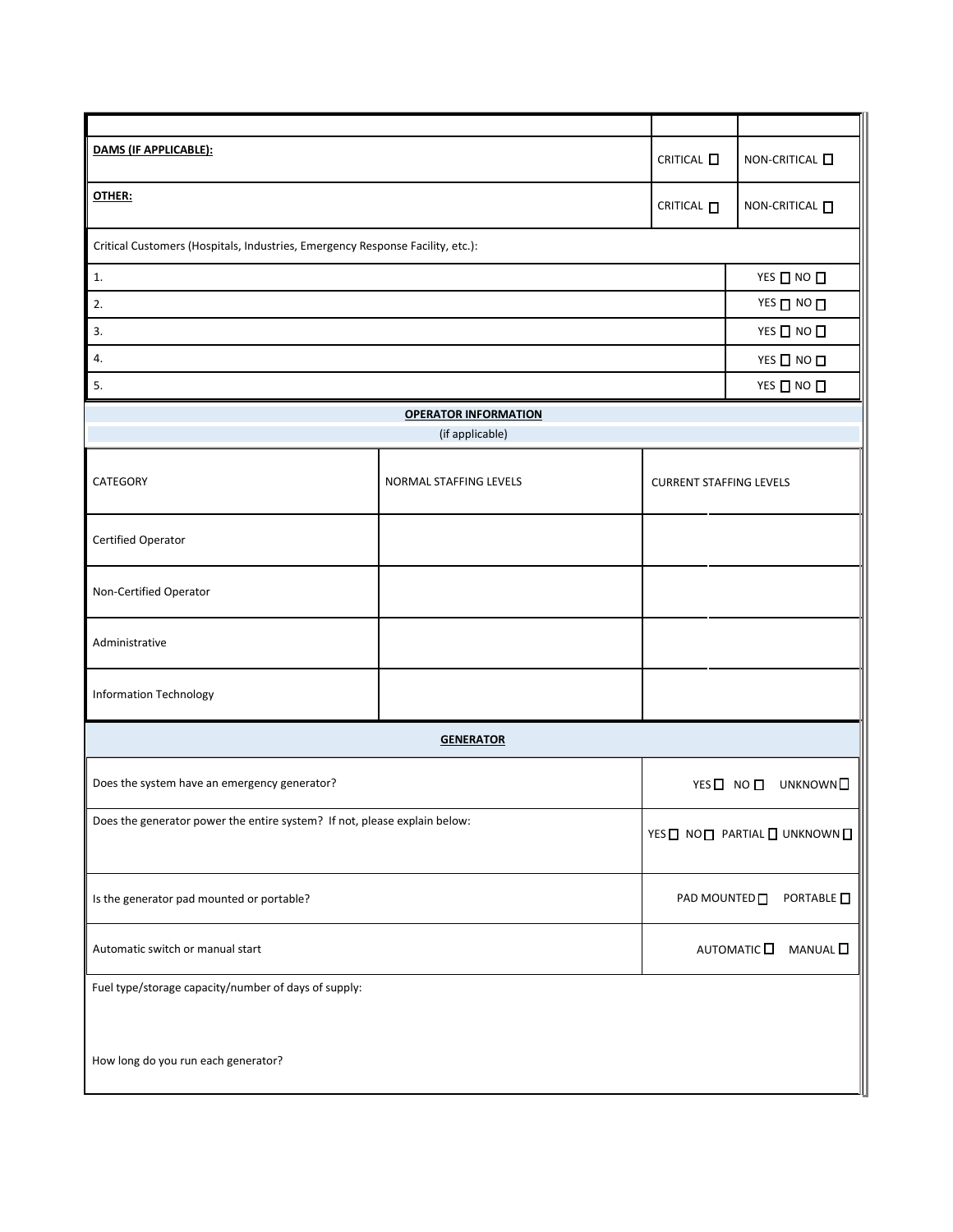| <b>SOURCE</b>                                                                                                                                                                                      |                    |                                                        |                               |                |                                        |  |
|----------------------------------------------------------------------------------------------------------------------------------------------------------------------------------------------------|--------------------|--------------------------------------------------------|-------------------------------|----------------|----------------------------------------|--|
| <b>NAME</b>                                                                                                                                                                                        |                    |                                                        | <b>TYPE</b>                   |                | <b>CONDITION</b>                       |  |
|                                                                                                                                                                                                    |                    |                                                        | GROUNDWATER □ SURFACE WATER □ | PURCHASED □    |                                        |  |
|                                                                                                                                                                                                    |                    | GROUNDWATER $\Box$ SURFACE WATER $\Box$<br>PURCHASED □ |                               |                |                                        |  |
|                                                                                                                                                                                                    |                    |                                                        | GROUNDWATER □ SURFACE WATER □ | PURCHASED □    |                                        |  |
| <b>TREATMENT</b>                                                                                                                                                                                   |                    |                                                        |                               |                |                                        |  |
| <b>DISINFECTANT TYPE</b>                                                                                                                                                                           | PRE-TREATMENT      |                                                        | <b>PRIMARY</b>                | <b>BOOSTER</b> | <b>OPERATIONAL</b>                     |  |
| <b>Chlorination: Gaseous</b>                                                                                                                                                                       |                    |                                                        |                               |                | YES□ NO□                               |  |
| Chlorination: Sodium<br>Hypochlorite                                                                                                                                                               |                    |                                                        |                               |                | YES□ NO□                               |  |
| Chlorination: Calcium<br>Hypochlorite                                                                                                                                                              |                    |                                                        |                               |                | YES <sup>[10]</sup> NO <sup>[1</sup>   |  |
| <b>Chlorine Dioxide</b>                                                                                                                                                                            |                    |                                                        |                               |                | YES□ NO□                               |  |
| Miox                                                                                                                                                                                               |                    |                                                        |                               |                | YES <sup>[10]</sup> NO <sup>[1</sup>   |  |
| Ozonation                                                                                                                                                                                          |                    |                                                        |                               |                | YES D NOD                              |  |
| Ultra Violet (UV)                                                                                                                                                                                  |                    |                                                        |                               |                | YES <sup>[10]</sup> NO <sup>[11]</sup> |  |
| Chloramination                                                                                                                                                                                     |                    |                                                        |                               |                | YES□ NO□                               |  |
| How many days' supply of disinfectant does the water system have?                                                                                                                                  |                    |                                                        |                               |                |                                        |  |
| <b>CHEMICAL USED FOR TREATMENT</b>                                                                                                                                                                 |                    |                                                        | DAYS OF SUPPLY AVAILABLE      |                | <b>NEXT DELIVERY DATE</b>              |  |
|                                                                                                                                                                                                    |                    |                                                        |                               |                |                                        |  |
|                                                                                                                                                                                                    |                    |                                                        |                               |                |                                        |  |
|                                                                                                                                                                                                    |                    |                                                        |                               |                |                                        |  |
|                                                                                                                                                                                                    |                    |                                                        |                               |                |                                        |  |
|                                                                                                                                                                                                    |                    |                                                        |                               |                |                                        |  |
| <b>SAMPLING INFORMATION</b>                                                                                                                                                                        |                    |                                                        |                               |                |                                        |  |
| Which of the following water quality parameters do you have the capability to test? Check all that apply.<br>pH□ Free Chlorine□ Total Chlorine □ Alkalinity □ Turbidity □ Total Coliform □ Other □ |                    |                                                        |                               |                |                                        |  |
| Additional description of State's/Water system's response and results of water quality testing:                                                                                                    |                    |                                                        |                               |                |                                        |  |
|                                                                                                                                                                                                    |                    |                                                        |                               |                |                                        |  |
| <b>FIELD TESTS</b>                                                                                                                                                                                 |                    |                                                        |                               |                |                                        |  |
| Chlorine Residual Range:                                                                                                                                                                           | Chlorine Res. Avg: |                                                        | Field Test Result:            |                | Field Test Loc.:                       |  |
| Average Pressure:<br>Pressure Range:                                                                                                                                                               |                    |                                                        | Field Test (psi):             |                | Field Test Loc.:                       |  |
| Number of Total Coliform Samples:                                                                                                                                                                  |                    |                                                        |                               |                |                                        |  |
| <b>OTHER SYSTEM RESPONSE MATERIAL</b>                                                                                                                                                              |                    |                                                        |                               |                |                                        |  |
| Emergency Booster Disinfection in Distribution System:                                                                                                                                             |                    |                                                        |                               |                | YES NO UNKNOWN                         |  |
| Re-routing water to customers:                                                                                                                                                                     |                    |                                                        |                               |                | YES O NOO UNKNOWN O                    |  |